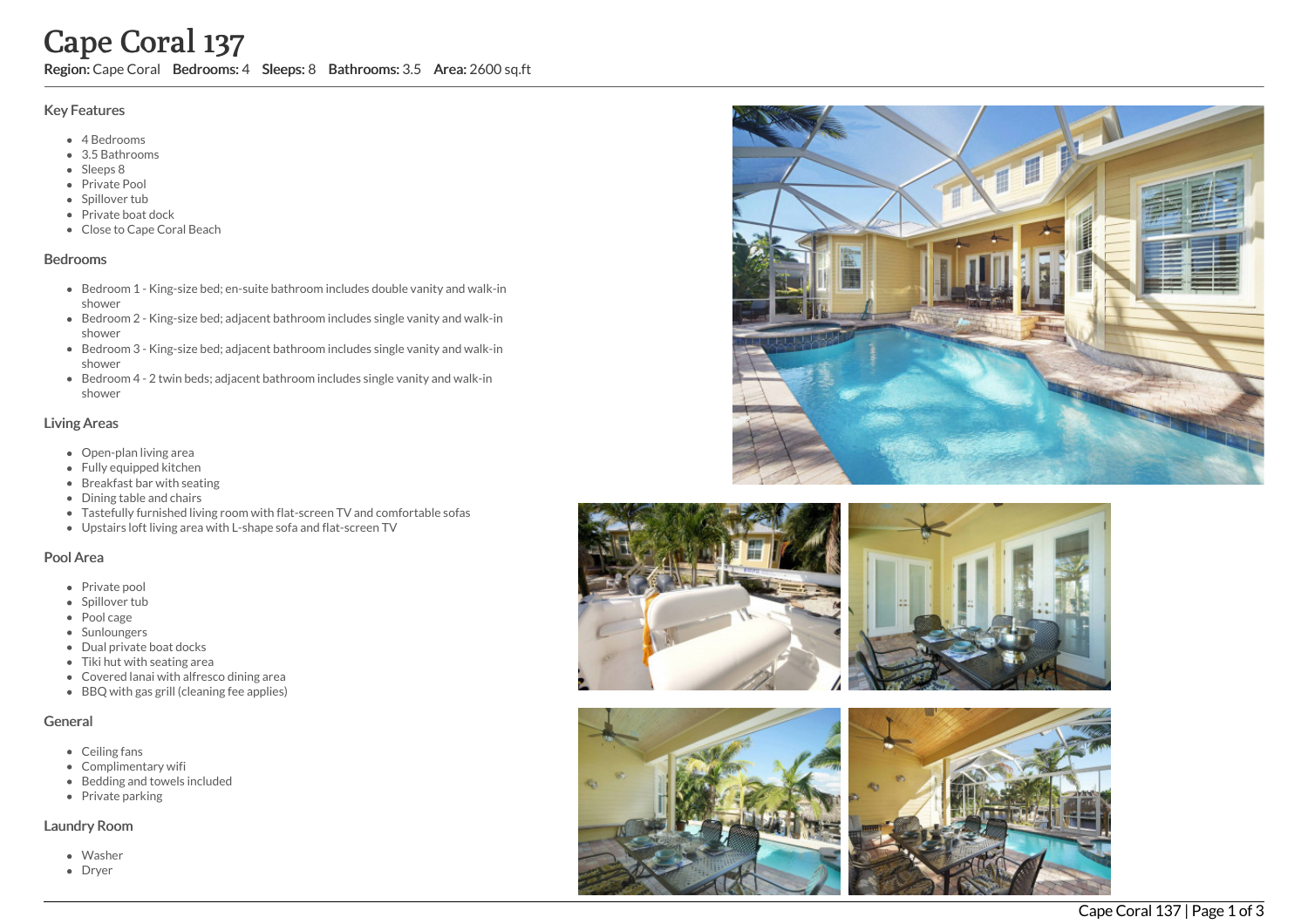## Additional fees

- Additional guests Prices quoted are based on 4 guests. An additional \$100 per guest per week will be added to the rental rate
- Electricity \$35 per week included each extra KWH costs \$0.15

## Cape Coral

Located in Florida, on the gulf of Mexico, Cape Coral is known as a  $A\hat{\alpha}$ , - Ece Waterfront Wonderland $\tilde{A} \phi \tilde{a}$ ,  $\phi$  and has more canals than any other city in the world. This coastal town offers a variety of Gulf beaches within 15 miles, including the beautiful Sanibel Island and Fort Myers Beach. The area is known for a wide variety of wildlife, including burrowing owls, waterfowl, gopher tortoises, dolphins, reptiles and manatees. With plenty of parks, ecological preserves and walking trails it is the ideal location for any nature enthusiast. Visitors to the area can enjoy an array of activities including golf, cycling, fishing and sailing. Cape Harbour is a newly trending area of the city and offers plenty of different events throughout the year, as well as waterfront restaurants, local shops and a popular farmer $A\hat{\alpha}$ ,  $\hat{\alpha}$ ,  $\hat{\alpha}$ ,  $\hat{\alpha}$  market every Saturday.

# Places of Interest

- Fort Myers Beach 12.8 miles
- Sanibel Island 20.6 miles
- Sun Splash Family Waterpark 9.3 miles
- Four Mile Cove Ecological Preserve 7.4 miles
- Captiva Island 29.4 miles